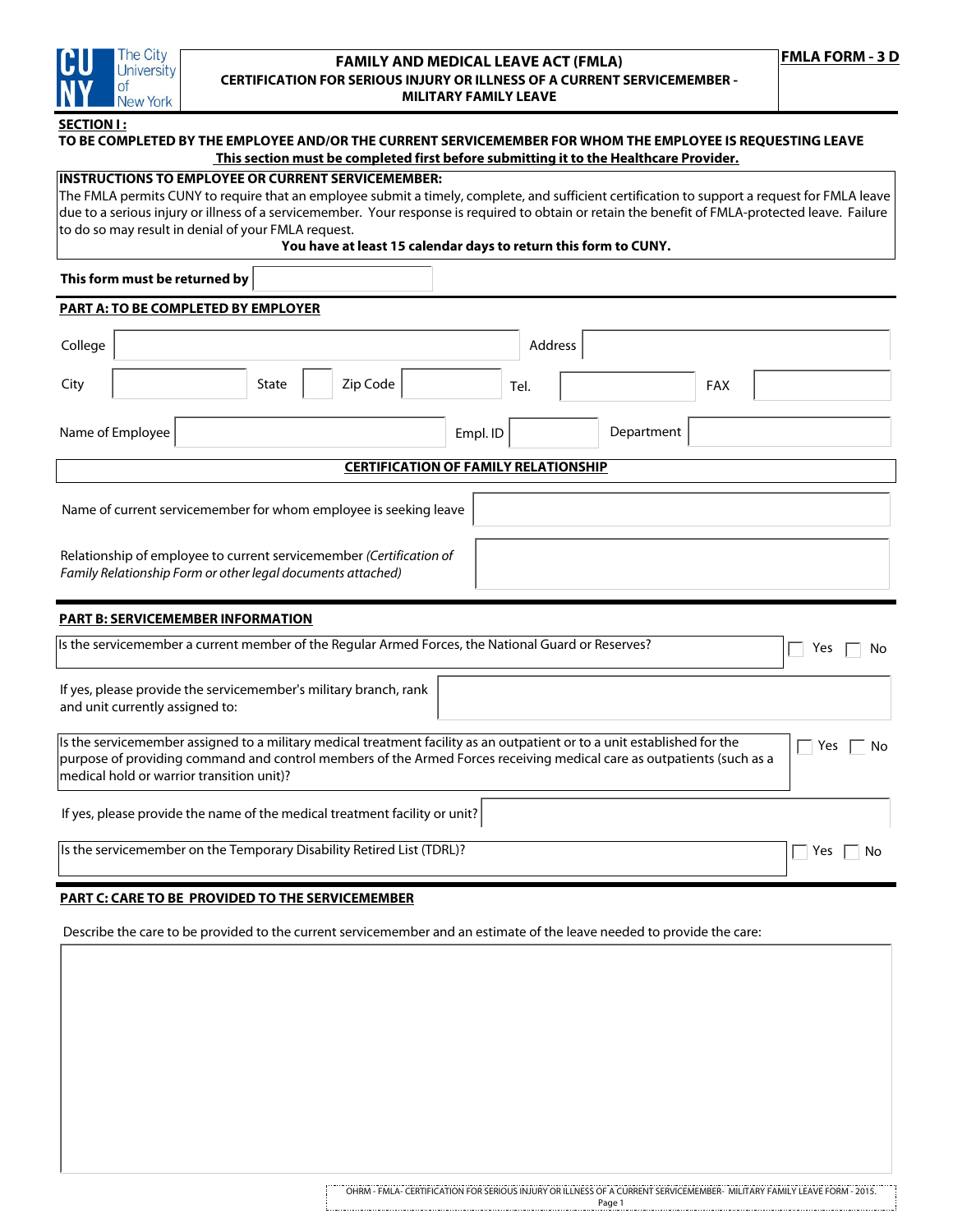# **FAMILY AND MEDICAL LEAVE ACT (FMLA)**

# **CERTIFICATION FOR SERIOUS INJURY OR ILLNESS OF A CURRENT SERVICEMEMBER - FOR MILITARY FAMILY LEAVE**

# **SECTION II**

FOR COMPLETION BY A UNITED STATES DEPARTMENT OF DEFENSE (DOD) HEALTH CARE PROVIDER OR A HEALTHCARE PROVIDER WHO IS EITHER : 1) A US DEPT. OF VETERANS AFFAIRS )(VA) HEALTHCARE PROVIDER; 2) A DOD TRICARE NETWORK AUTHORIZED PRIVATE HEALTHCARE PROVIDER; 3) A DOD NON-NETWORK TRICARE AUTHORIZED PRIVATE HEALTHCARE PROVIDER; 4) A HEALTHCARE PROVIDER AS DEFINED IN THE FMLA.

If you are unable to make certain of the military-related determinations contained below in Part B, you are permitted to rely upon determination from an authorized DOD representative (such as a DOD recovery care coordinator).

#### **INSTRUCTIONS TO THE HEALTHCARE PROVIDER**

The employee listed on Page 1 has requested leave under the FMLA to care for a family member who is a current member of the Regular Armed Forces, the National Guard, or the Reserves who is undergoing medical treatment, recuperation, or therapy, is otherwise in outpatient status, or is otherwise on the temporary disability retired list for a serious injury or illness.

For purposes of FMLA Leave, a serious injury or illness is one that was incurred in the line of duty on active duty in the Armed Forces or that existed before the beginning of the member's active duty and was aggravated by service in the line of duty on active duty in the Armed Forces that may render the servicemember medically unfit to perform the duties of his or her office, grade, rank, or rating.

A complete and sufficient certification to support a request for FMLA leave due to a current servicemember's serious injury or illness includes written documentation confirming that the servicemember's injury or illness was incurred in the line of duty on active duty or if not, that the current servicemember's injury or illness existed before the beginning of the servicemember's active duty and was aggravated by service in the line of duty on active duty in the Armed Forces, and that the current servicemember is undergoing treatment for such injury or illness by a healthcare provider listed above.

Answer, fully and completely, all applicable parts. Several questions seek a response as to the frequency or duration of a condition, treatment, etc. Your answer should be your best estimate based upon your medical knowledge, experience, and examination of the patient. Be as specific as you can; terms such as "lifetime," "unknown," or "indeterminate" may not be sufficient to determine FLMLA coverage. Limit your responses to the servicemember's condition for which the employee is seeking leave. Do not provide information about genetic tests, or genetic services.

# **PLEASE PRINT CLEARLY OR TYPE. SIGN THE FORM ON THE LAST PAGE (PAGE 3)**

### **PART A: HEALTHCARE PROVIDER INFORMATION**

| Health Care Provider's Name           |       |          | Tel.:   | <b>FAX</b> |
|---------------------------------------|-------|----------|---------|------------|
| Address                               |       |          |         |            |
| City                                  | State | Zip Code | Country |            |
| Type of Practice / Medical Speciality |       |          |         |            |
|                                       |       |          |         |            |

### **PART B: MEDICAL STATUS**

The current servicemember's medical condition is classified as: *(check appropriate box)*

# **(VSI) Very Seriously Ill/Injured**

 $\Box$  Illness/Injury is of such severity that life is imminently endangered. Family members are requested at bedside immediately.  *(Please note that this is an internal DOD casualty assistance designation used by DOD healthcare providers.)*

# **(SI) Seriously Ill/Injured**

 $\Box$  Illness/Injury is of such severity that there is cause for immediate concern, but there is no imminent danger to life. Family members are requested at bedside. *(Please note that this is an internal DOD casualty assistance designation used by DOD healthcare providers.)*

## **OTHER ILL/INJURED**

 A serious injury or illness that may render the servicemember medically unfit to perform the duties of the member's office, grade, rank, or rating.

### **NONE OF THE ABOVE**

*Note to Employee: If this box is checked, you may still be eligible to take leave to take care for a covered family member with a "serious health condition" under 825.113 of the FMLA. If such leave is requested, you may be required to complete the Certification of Healthcare Provider for Family Member's Serious Health Condition Form.*